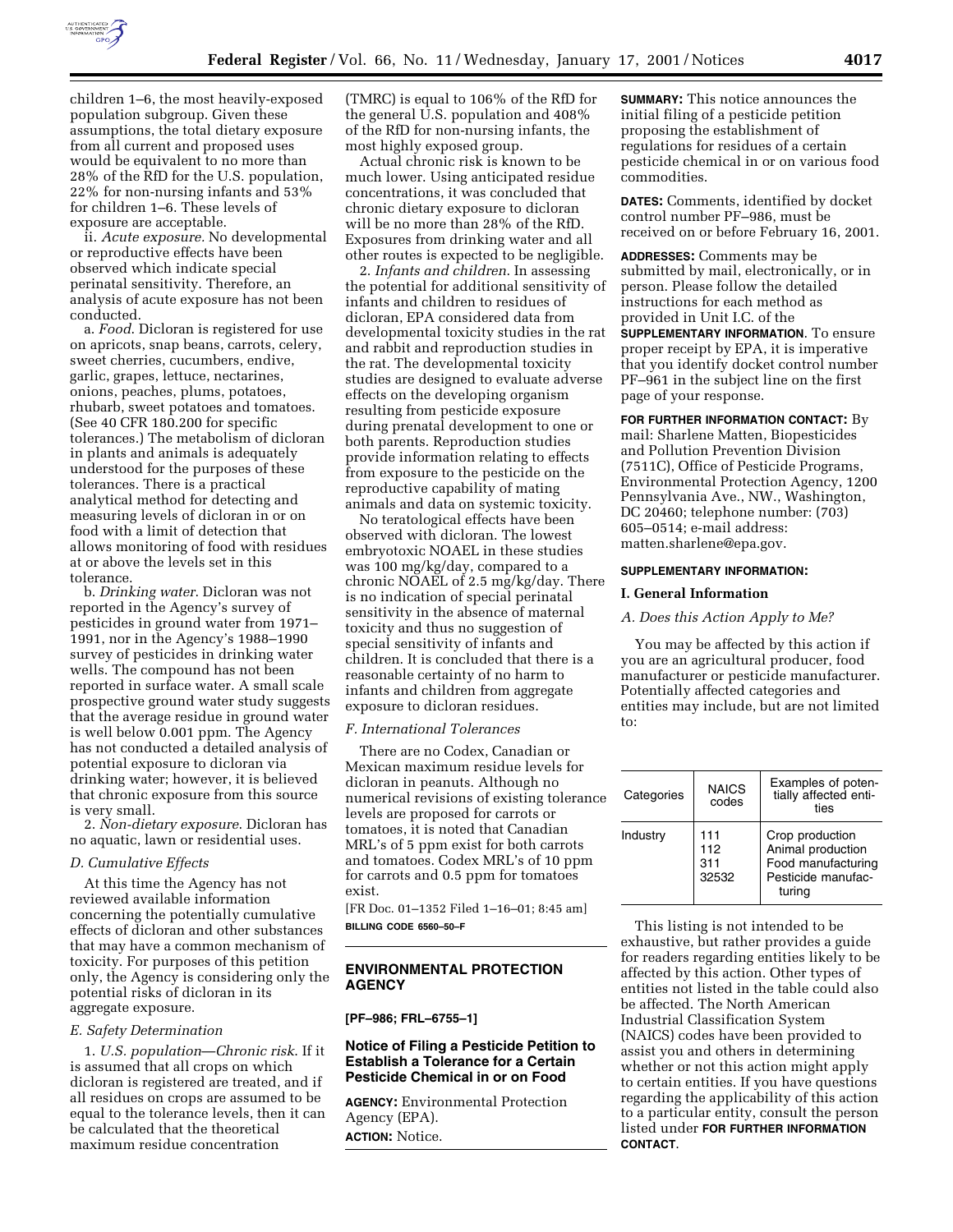# *B. How Can I Get Additional Information, Including Copies of this Document and Other Related Documents?*

1. *Electronically*. You may obtain electronic copies of this document, and certain other related documents that might be available electronically, from the EPA Internet Home Page at http:// www.epa.gov/. To access this document, on the Home Page select ''Laws and Regulations'' and then look up the entry for this document under the ''**Federal Register**—Environmental Documents.'' You can also go directly to the **Federal Register** listings at http:// www.epa.gov/fedrgstr/.

2. *In person*. The Agency has established an official record for this action under docket control number PF– 986. The official record consists of the documents specifically referenced in this action, any public comments received during an applicable comment period, and other information related to this action, including any information claimed as confidential business information (CBI). This official record includes the documents that are physically located in the docket, as well as the documents that are referenced in those documents. The public version of the official record does not include any information claimed as CBI. The public version of the official record, which includes printed, paper versions of any electronic comments submitted during an applicable comment period, is available for inspection in the Public Information and Records Integrity Branch (PIRIB), Rm. 119, Crystal Mall #2, 1921 Jefferson Davis Highway, Arlington, VA, from 8:30 a.m. to 4 p.m., Monday through Friday, excluding legal holidays. The PIRIB telephone number is (703) 305–5805.

## *C. How and to Whom Do I Submit Comments?*

You may submit comments through the mail, in person, or electronically. To ensure proper receipt by EPA, it is imperative that you identify docket control number PF–986 in the subject line on the first page of your response.

1. *By mail*. Submit your comments to: Public Information and Records Integrity Branch (PIRIB), Information Resources and Services Division (7502C), Office of Pesticide Programs (OPP), Environmental Protection Agency, 1200 Pennsylvania Ave., NW., Washington, DC 20460.

2. *In person or by courier*. Deliver your comments to: Public Information and Records Integrity Branch (PIRIB), Information Resources and Services Division (7502C), Office of Pesticide

Programs (OPP), Environmental Protection Agency, Rm. 119, Crystal Mall #2, 1921 Jefferson Davis Highway, Arlington, VA. The PIRIB is open from 8:30 a.m. to 4 p.m., Monday through Friday, excluding legal holidays. The PIRIB telephone number is (703) 305– 5805.

3. *Electronically*. You may submit your comments electronically by e-mail to: ''opp-docket@epa.gov'', or you can submit a computer disk as described above. Do not submit any information electronically that you consider to be CBI. Avoid the use of special characters and any form of encryption. Electronic submissions will be accepted in Wordperfect 6.1/8.0 or ASCII file format. All comments in electronic form must be identified by docket control number PF–986. Electronic comments may also be filed online at many Federal Depository Libraries.

# *D. How Should I Handle CBI That I Want to Submit to the Agency?*

Do not submit any information electronically that you consider to be CBI. You may claim information that you submit to EPA in response to this document as CBI by marking any part or all of that information as CBI. Information so marked will not be disclosed except in accordance with procedures set forth in 40 CFR part 2. In addition to one complete version of the comment that includes any information claimed as CBI, a copy of the comment that does not contain the information claimed as CBI must be submitted for inclusion in the public version of the official record. Information not marked confidential will be included in the public version of the official record without prior notice. If you have any questions about CBI or the procedures for claiming CBI, please consult the person identified under **FOR FURTHER INFORMATION CONTACT**.

*E. What Should I Consider as I Prepare My Comments for EPA?*

You may find the following suggestions helpful for preparing your comments:

1. Explain your views as clearly as possible.

2. Describe any assumptions that you used.

3. Provide copies of any technical information and/or data you used that support your views.

4. If you estimate potential burden or costs, explain how you arrived at the estimate that you provide.

5. Provide specific examples to illustrate your concerns.

6. Make sure to submit your comments by the deadline in this notice.

7. To ensure proper receipt by EPA, be sure to identify the docket control number assigned to this action in the subject line on the first page of your response. You may also provide the name, date, and **Federal Register** citation.

#### **II. What Action is the Agency Taking?**

EPA has received a pesticide petition as follows proposing the establishment and/or amendment of regulations for residues of certain pesticide chemical in or on various food commodities under section 408 of the Federal Food, Drug, and Cosmetic Act (FFDCA), 21 U.S.C. 346a. EPA has determined that this petition contains data or information regarding the elements set forth in section 408(d)(2); however, EPA has not fully evaluated the sufficiency of the submitted data at this time or whether the data support granting of the petition. Additional data may be needed before EPA rules on the petition.

## **List of Subjects**

Environmental protection, Agricultural commodities, Feed additives, Food additives, Pesticides and pests, Reporting and recordkeeping requirements.

Dated: January 5, 2001.

#### **Janet L. Andersen,**

*Director, Biopesticides and Pollution Prevention Division, Office of Pesticide Programs.*

## **Summary of Petition**

The petitioner summary of the pesticide petition is printed below as required by section 408(d)(3) of the FFDCA. The summary of the petition was prepared by the petitioner and represents the view of the petitioner. The petition summary announces the availability of a description of the analytical methods available to EPA for the detection and measurement of the pesticide chemical residues or an explanation of why no such method is needed.

EPA has received a pesticide petition PP 0F6191 from Platte Chemical Company, j419 18th Street, Greeley, CO 80632–0667, proposing pursuant to section 408(d) of the Federal Food, Drug, and Cosmetic Act (FFDCA), 21 U.S.C. 346a(d), to amend 40 CFR part 180 to establish an exemption from the requirement of a tolerance for the microbial pesticide *Alternaria destruens*.

Pursuant to section 408(d)(2)(A)(i) of the FFDCA, as amended, Platte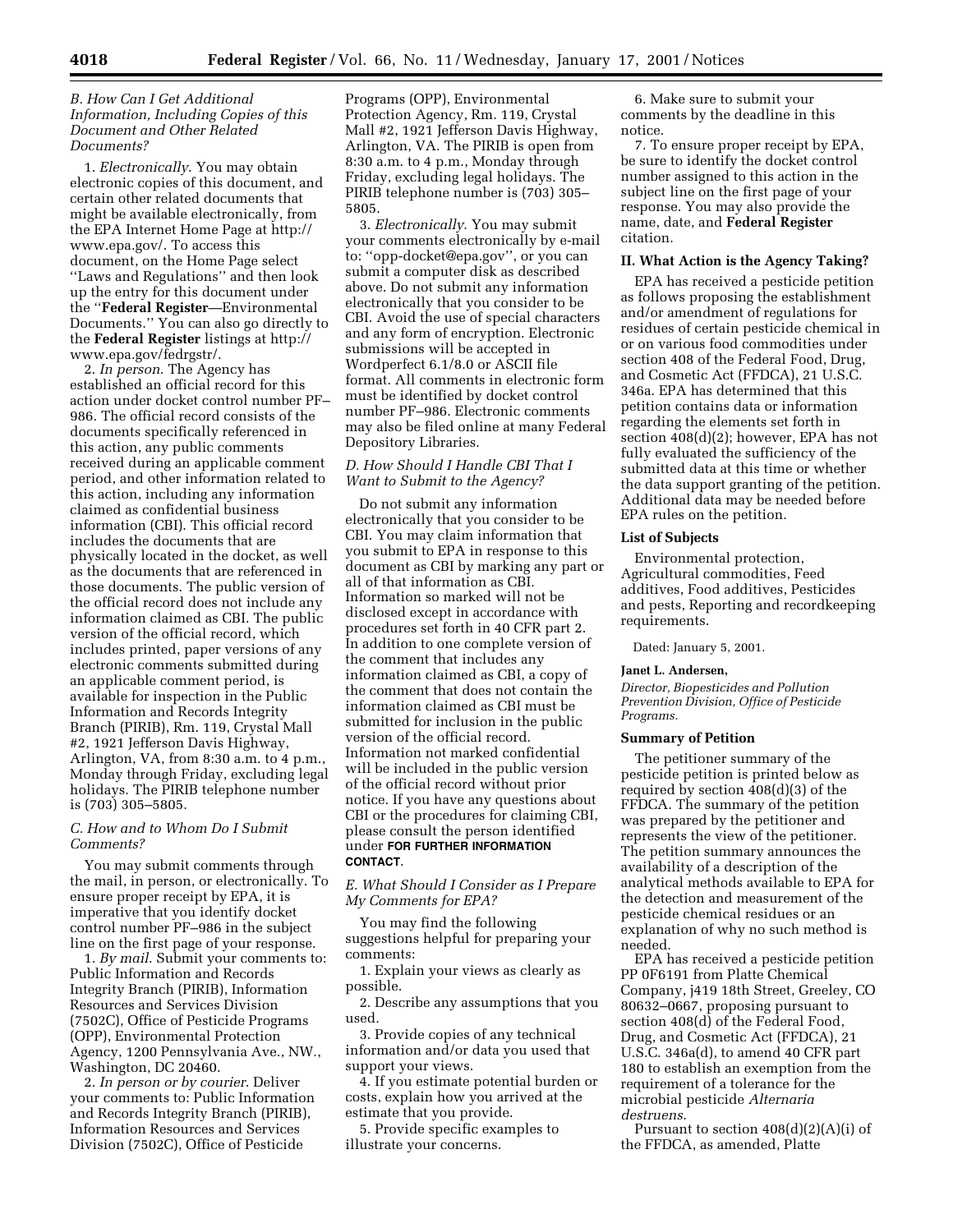Chemical Company has submitted the following summary of information, data, and arguments in support of their pesticide petition. This summary was prepared by Platte Chemical Company and EPA has not fully evaluated the merits of the pesticide petition. The summary may have been edited by EPA if the terminology used was unclear, the summary contained extraneous material, or the summary unintentionally made the reader conclude that the findings reflected EPA's position and not the position of the petitioner.

#### **Platte Chemical Company**

## *PP 0F6191*

# *A. Product Name and Proposed Use Practices*

*Alternaria destruens* is a naturally occurring fungus that is pathogenic to *Cuscuta* spp., often referred to as dodder, swamp dodder, largeseed dodder, field dodder or small seed dodder. The active ingredient will infect and suppress dodder at early stages of growth. Dodder is a leafless, rootless weed that is parasitic on cranberries and other crops, directly reducing vigor. Dodder generally germinates in late spring, twining stems around the host to derive its nutrients from that plant.

Two formulations of *Alternaria destruens* are proposed, one for the control of emerging dodder and one for the control of dodder that has attached to and infested the host plant. Smolder L G, a granular product, is proposed for use on known sites of dodder infestation, as it emerges in the spring, to suppress dodder growth and seed production. Smolder L WP, a sprayable product, is proposed for use on growing dodder, as spot or area treatment to control further growth. Use sites include vegetables, fruits, field crops and nonagricultural areas such as uncultivated rights-of-way, roadsides and fallow areas.

# *B. Product Identity/Chemistry*

1. *Identity of the pesticide and corresponding residues*. *Alternaria destruens* is a naturally occurring fungus that is pathogenic to *Cuscuta* spp., often referred to as dodder, swamp dodder, largeseed dodder, field dodder or small seed dodder. The active ingredient will infect and suppress dodder at early stages of growth. *Alternaria destruens* requires adequate moisture and temperature during the infection period (3 to 4 hours). In very dry or drought conditions, when dew is absent, the onset of the infection process might be delayed until moisture conditions return. *Alternaria destruens*

has been shown to survive in nature only on live or dead tissue of the host weed species. Survival on soil or nonsusceptible plant tissue would be limited.

2. *A statement of why an analytical method for detecting and measuring the levels of the pesticide residue are not needed*. An analytical method for residues is not applicable. The use of *Alternaria destruens* calls for application to field crops at an early stage for control of dodder species. Consequently, there is a considerable time lag between application and harvesting of crops. Since survival of the organism is in part dependent on existence of the host plant, it is unlikely that application will result in the presence of *Alternaria destruens* in food crops. Residues of *Alternaria destruens* are not expected on agricultural commodities.

### *C. Mammalian Toxicological Profile*

The active ingredient *Alternaria destruens* has been evaluated for toxicity through oral, dermal, pulmonary, intraperitoneal, and eye routes of exposure. The results of the studies have indicated there are no significant human health risks.

For the active ingredient, acute oral toxicity/pathogenicity in rats is greater than 1 X 107 cfu/animal, acute pulmonary toxicity/pathogenicity in rats is greater than 5 X  $10^5$  cfu/animal, and acute intraperitoneal toxicity/ pathogenicity in rats is greater than 9.6 X 106 cfu/animal. No pathogenic or infective effects were observed in the studies. For the end-use wettable powder formulation, acute dermal toxicity in rats is greater than 5,000 mg/ kg (Toxicity Category IV), acute inhalation toxicity in rats is greater than 2.03 mg/l (Toxicity Category IV), minimal eye irritation in rabbits was observed at a dose of 0.1 ml (Toxicity Category III) and no skin irritation in rabbits was observed at a dose of 0.5 ml (Toxicity Category IV). Since its discovery, no incidents of hypersensitivity have been reported by researchers, manufacturers or users.

#### *D. Aggregate Exposure*

1. *Dietary exposure*—i. *Food*. Dietary exposure from use of *Alternaria destruens*, as proposed, is minimal. The use of *Alternaria destruens* calls for application to field crops at an early stages for control of dodder species. Consequently, there is a considerable time lag between application and harvesting of crops. Since survival of the organism is in part dependent on existence of the host plant, it is unlikely that application will result in the

presence of *Alternaria destruens* in food crops. Residues of *Alternaria destruens* are not expected on agricultural commodities.

ii. *Drinking water*. Similarly, exposure to humans from residues of *Alternaria destruens* in consumed drinking water would be unlikely. *Alternaria destruens* is a naturally-occurring microorganism known to exist in terrestrial habitats in the presence of a host plant, it is not known to grow or thrive in aquatic environments.

2. *Non-dietary exposure*. The potential for non-dietary exposure to the general population, including infants and children, is unlikely as the proposed use sites are agricultural settings. However, non-dietary exposures would not be expected to pose any quantifiable risk due to a lack of residues of toxicological concern.

Person Protective Equipment (PPE) mitigates the potential for exposure to applicators and handlers of the proposed products, when used in agricultural settings.

# *E. Cumulative Exposure*

It is not expected that, when used as proposed, *Alternaria destruens* would result in residues that would remain in human food items.

## *F. Safety Determination*

1. *U.S. population*. *Alternaria destruens* is not pathogenic or infective to mammals. There have been no reports of toxins or secondary metabolites associated with the organism, and acute toxicity studies have shown that *Alternaria destruens* is non-toxic, nonpathogenic, and non-irritating. Residues of *Alternaria destruens* are not expected on agricultural commodities, and therefore, exposure to the general U.S. population, from the proposed uses, is not anticipated.

2. *Infants and children*. As mentioned above, residues of *Alternaria destruens* are not expected on agricultural commodities. There is a reasonable certainty of no harm for infants and children from exposure to *Alternaria destruens* from the proposed uses.

## *G. Effects on the Immune and Endocrine Systems*

*Alternaria destruens* is a naturallyoccurring microorganism. To date there is no evidence to suggest that *Alternaria destruens* functions in a manner similar to any known hormone, or that it acts as an endocrine disrupter.

#### *H. Existing Tolerances*

There is no U.S. EPA Tolerance for *Alternaria destruens*.